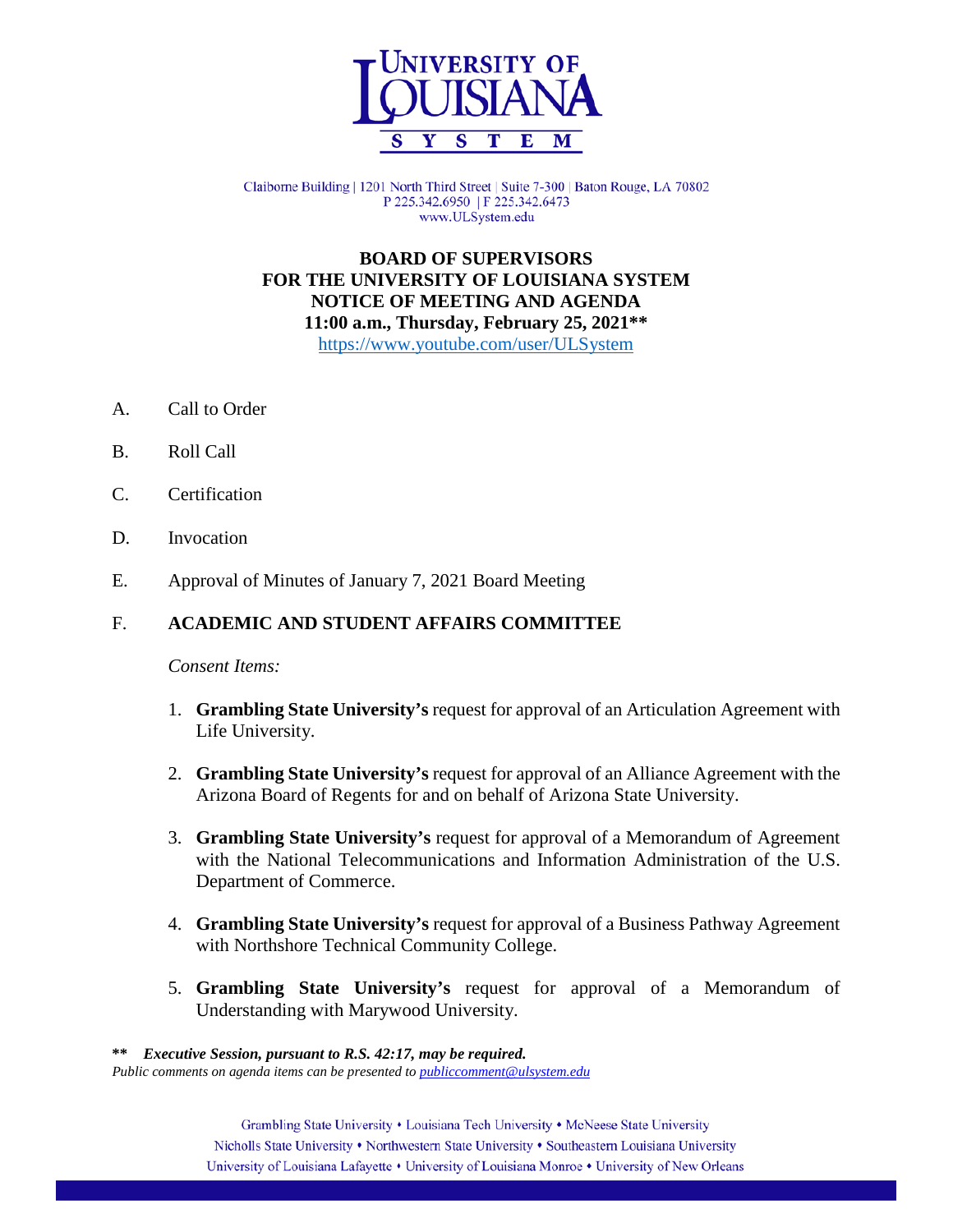- 6. **Nicholls State University's** request for approval to offer Undergraduate Certificates in Professional Writing and Public History.
- 7. **Nicholls State University's** request to split the existing Bachelor of Science in Petroleum Services into two separate degree programs: Bachelor of Science in Safety Management and Bachelor of Science in Petroleum Engineering Technology.

*Discussion/Action:*

- 8. Faculty and Student Spotlights
- 9. Other Business

# G. **ATHLETIC COMMITTEE**

*Consent Items:*

- 1. **Grambling State University's** request for approval of a revised Complimentary Athletic Home Game Ticket Policy Reduced to 25% per COVID-19 Guidelines.
- 2. **Northwestern State University's** request for approval of a contract with Mr. Ryan Hall, Assistant Athletic Director for Development, effective March 1, 2021.
- 3. **Southeastern Louisiana University's** request for approval of a contract with Mr. David Kiefer, Head Men's Basketball Coach, effective February 1, 2021.
- 4. Other Business

### H. **FACILITIES PLANNING COMMITTEE**

*Consent Items:*

- 1. **Louisiana Tech University's** request for approval to name portions of various athletic facilities.
- 2. **Nicholls State University's** request for approval to name the newly renovated space in Talbot Hall "The Dane Ledet Gallery."
- 3. **Nicholls State University's** request for approval to name Room 133 in Lanny D. Ledet Hall the "Gregory and Brenda Hamer Family/Taco Bell Student Lounge and Research Center."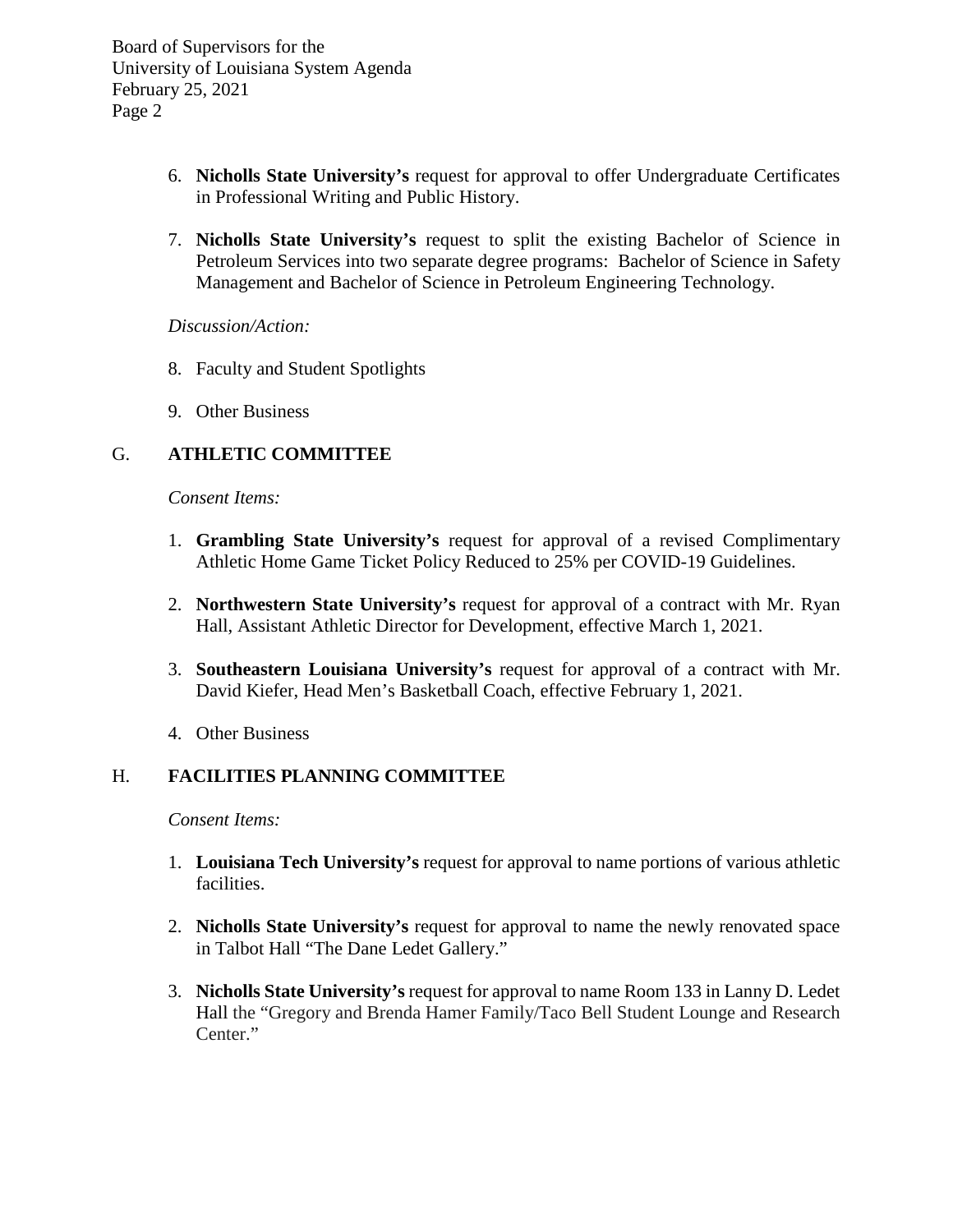- 4. **Nicholls State University's** request for approval to enter into a Ground Lease/Lease Back Agreement with the Nicholls State University Foundation to replace the scoreboard at the Nicholls State University Softball Field, as authorized by La. R.S. 17:3361.
- 5. **Northwestern State University's** request for approval to demolish Prudhomme and Caddo Halls.
- 6. **Northwestern State University's request** for approval to name the Academic Success Center in Watson Library the "Gerald and Rose Long Academic Success Center."
- 7. **Northwestern State University's** request for approval to name the stage at the Iberville Green Area the "Seven Oaks Stage."
- 8. **Northwestern State University's** request for approval to name the new meeting space in the Friedman Student Union, Room 121, the "Lucille M. Hendrick Room."
- 9. **Northwestern State University's** request for approval to name the Family and Consumer Sciences Building, an adjoining access road, and courtyard, the "Robert Alost Center for Hospitality Management and Tourism, Alost Circle and Alost Courtyard."
- 10. **Southeastern Louisiana University's** request for approval to enter into a Ground Lease with the Southeastern Louisiana University Foundation to establish the Southeastern Interdisciplinary Innovation Center on the second floor of Sims Memorial Library, as authorized by La. R.S. 17:3361.
- 11. **University of Louisiana at Lafayette's** request for approval to name the soon to be renovated Roy House the "Broussard Room."
- 12. **University of Louisiana at Lafayette's** request for approval to place on the signage of the newly installed softball video board "In Memory of Charles D. "Charlie" Bernard."
- 13. **University of Louisiana at Lafayette's** request to begin the process of an exchange of a parcel of land owned by the University in exchange for property owned by the City of Lafayette, as authorized by La. R.S. 17:3351.
- 14. **University of Louisiana at Lafayette's** request to lease the Primary Care Clinic to University Hospital and Clinics, Inc., as authorized by La. R.S. 17:3361.
- 15. Other Business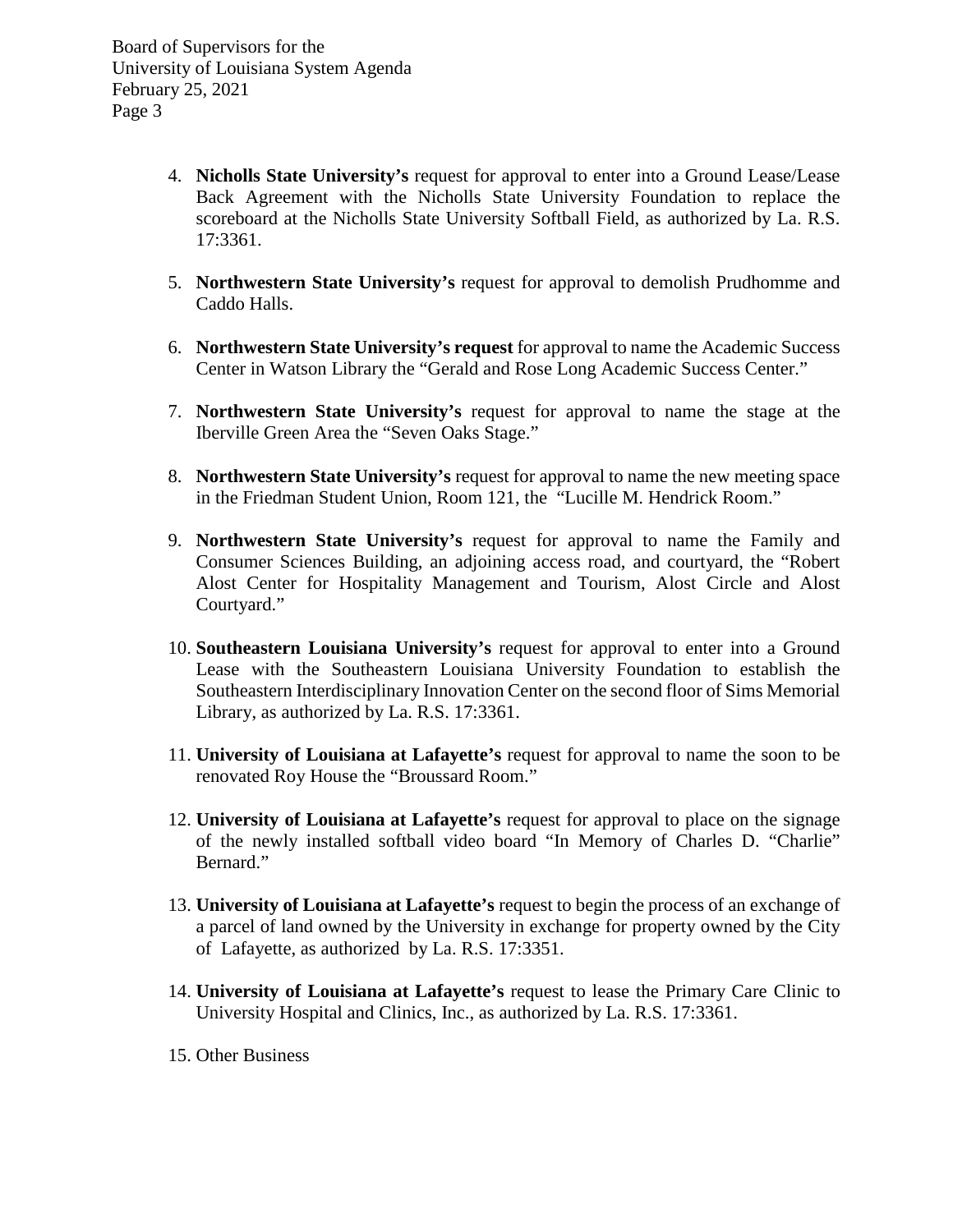### I. **FINANCE COMMITTEE**

#### *Consent Items:*

- 1. **McNeese State University's** request for approval of a student referendum to allow changes to the allocation of student resources with the purpose of better serving the student body and McNeese family.
- 2. **University of New Orleans'** request for approval to enter into a Cooperative Endeavor Agreement with Bastian Enterprises.
- 3. **University of Louisiana System's** request for approval to establish LEQSF (8g) Endowed Professorships/Endowed Superior Graduate Student Scholarships/First Generation Scholarships as follows:

#### *McNeese State University*

Francis X. Bride Professorship in Psychology

#### *Southeastern Louisiana University*

 John Alario Endowed Professorship in Communication and Media Studies Bernice Ross Penland First Generation Endowed Scholarship J.W. McClimans Endowed Professorship in Communication and Media Studies J.W. McClimans Endowed Professorship in Nursing and Health Sciences Sanderson Farms First Generation Endowed Scholarship

#### *University of Louisiana at Lafayette*

Barbara B. Authement/BORSF Endowed Professorship in Early Childhood Education Roland and Betty Faulk/BORSF Endowed Superior Graduate Student Scholarship in Biology

#### *University of Louisiana at Monroe*

 Sally Liew and Kevin Koh First Generation Endowed Scholarship OIB First Generation Endowed Scholarship Lenora Francois Stewart and Dr. David W. Stewart Endowed Professorship Dorothy and Ray Young Family Endowed Professorship Luffey First Generation Endowed Scholarship

#### *University of New Orleans*

 Jerah W. Johnson Endowed Professorship in Maritime Studies and World History Jerah W. Johnson Endowed Professorship in Louisiana History Endowed Superior Graduate Student Scholarship in Engineering and Applied Sciences Doctoral Program

4. **University of Louisiana System's** request for approval of payments made by nonprofit organizations to employees of the University of Louisiana System during Fiscal Year 2020 in accordance with provision of Louisiana Revised Statute (R.S.) 17:3390(F).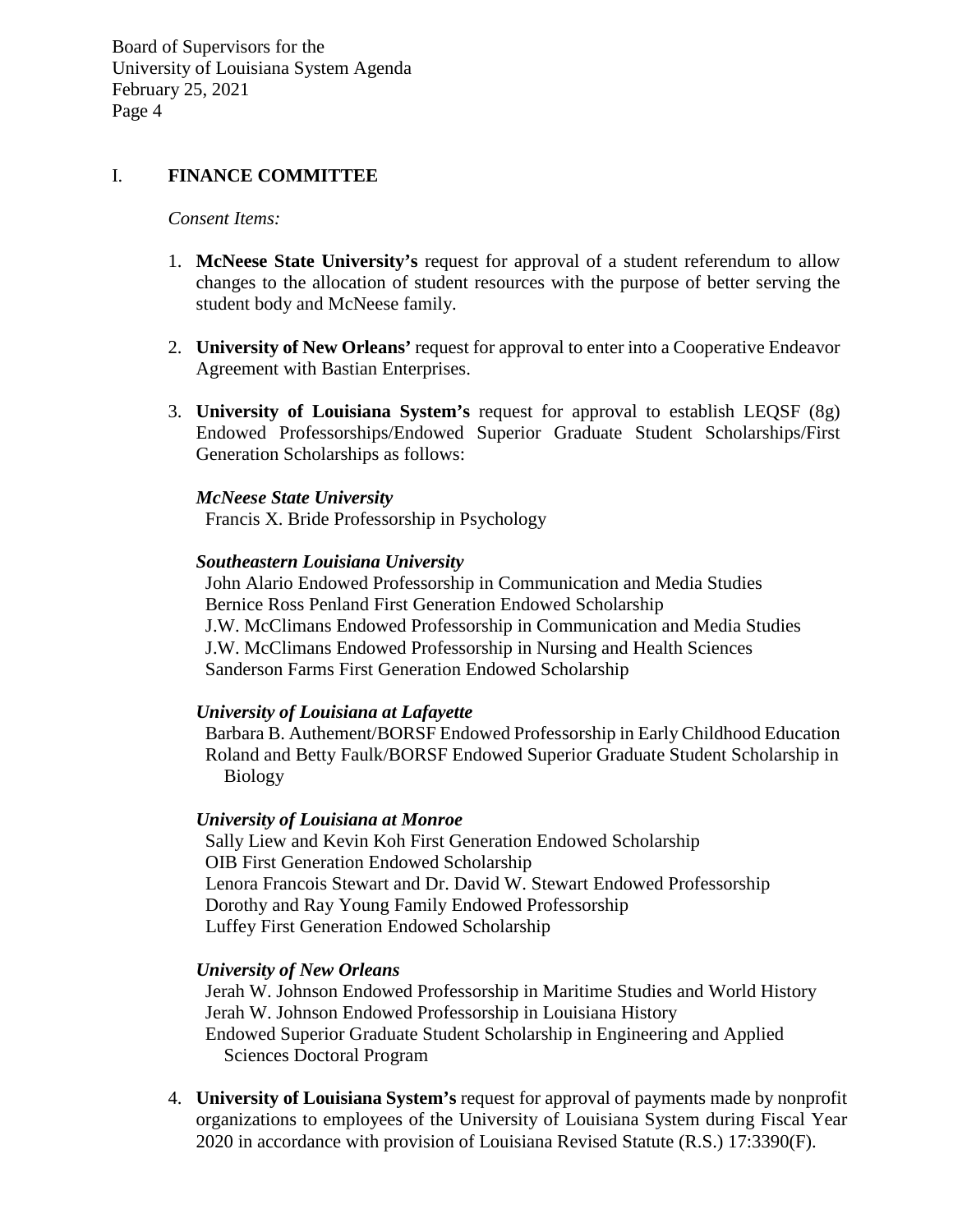> 5. **University of Louisiana System's** financial status of alternatively financed projects for the six months ended December 31, 2020.

### *Discussion/Action:*

- 6. **University of Louisiana System's** report on internal and external audit activity for the period of November 30, 2020 to February 21, 2021.
- 7. **University of Louisiana System's** discussion of Fiscal Year 2020-21 second quarter financial reports and ongoing assurances.
- 8. Other Business

# J. **PERSONNEL COMMITTEE**

*Consent Items:*

- 1. **Nicholls State University's** request for approval to appoint Dr. Michele Caruso as Vice President of Student Affairs effective January 4, 2021.
- 2. **University of Louisiana at Lafayette's** request for approval to appoint Mr. Michael McClure as Interim Dean of the College of Arts effective January 1, 2021.
- 3. **University of Louisiana at Monroe's** request for approval to appoint Ms. Lisa Frey Miller as Interim Vice President of Enrollment Management and University Relations effective February 15, 2021.

*Discussion/Action:*

- 4. **University of Louisiana System's** discussion of *Policy and Procedures Memorandum (PPM), Leave Record Establishment and Regulations for All Unclassified, Non-Civil Service Employees, FS.III.XXI.-1.*
- 5. Other Business

# K. **LEGISLATION COMMITTEE**

- 1. Report of Legislative Roundtables
- 2. Update on 2021 Regular Legislative Session
- 3. Other Business